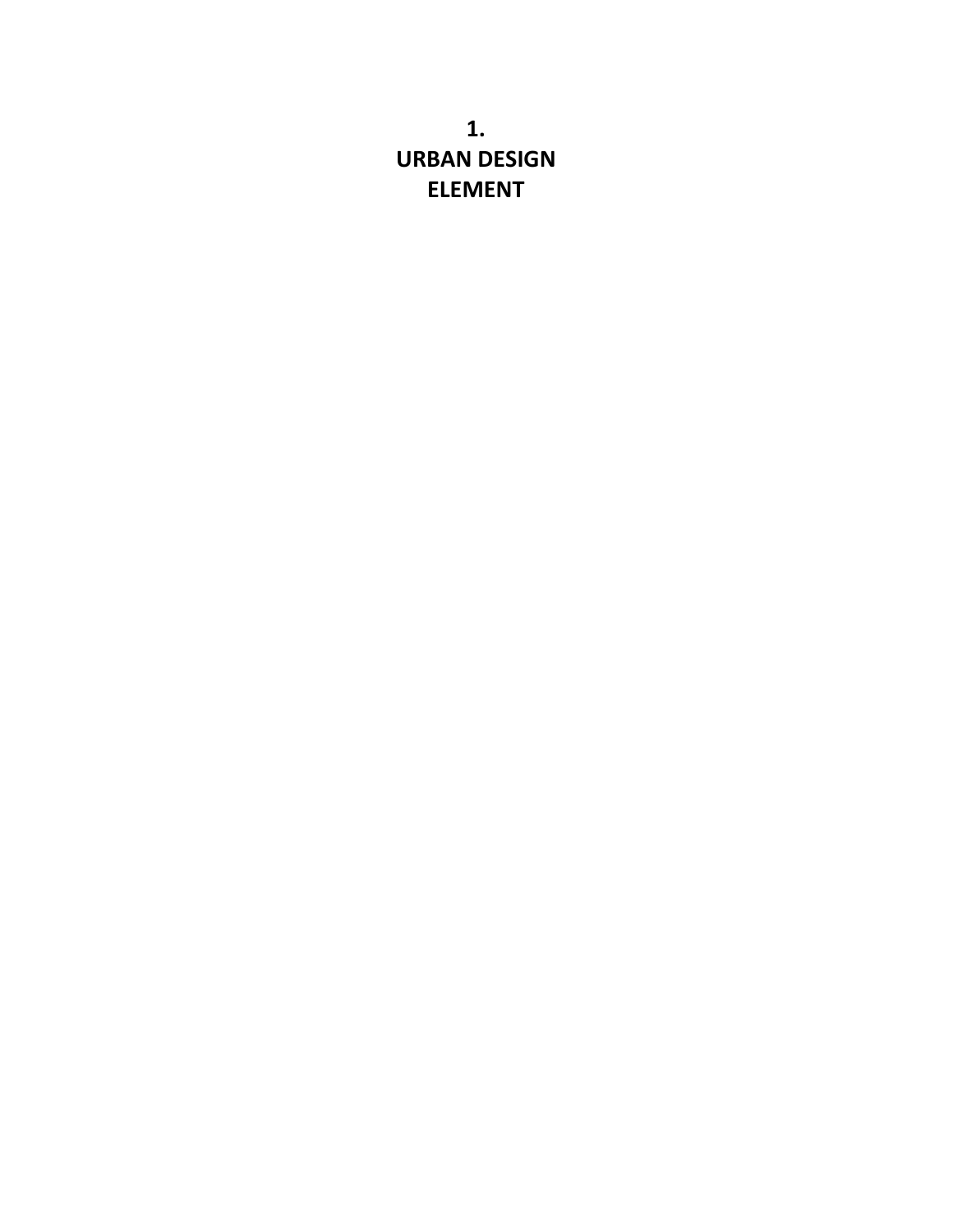#### **Introduction**

This Urban Design Element includes Goals, Objectives and Policies (GOP) that apply to the main campus. Unless specifically noted, these policies do not affect the other thirteen Alachua County Satellite Properties since many urban design considerations for main campus such as pedestrian access, gateway features and streetscaping do not apply on remote satellite sites. These policies supplement the University of Florida Design and Construction Standards, Campus Design Guidelines, and Landscape Master Plan and address design considerations for buildings and the open spaces between buildings. The University of Florida strives to maintain a coherent and pleasant campus that is conducive to learning. It must be both functional and attractive. Due to its central location in the larger community, the University of Florida main campus is also an integral part of the City of Gainesville and Alachua County. As such, the community gateways, campus entry features, perimeter appearance and overall urban form of the campus is of vital communityimportance.

The University of Florida campus in Gainesville was established in 1905 with a consistent architectural character under the leadership of architect William Augustus Edwards. The campus was originally conceived with a master plan based on symmetrical ellipses and functional open spaces framed by significant buildings. Over the following decades, the campus architects who followed Mr. Edwards worked to maintain a coherent architectural language while responding to changing times and building construction standards. Campus master plans also evolved with time to incorporate grid layouts and, later, sweeping open spaceconnections.

The end result of this evolution is a campus with visual unity that is noteworthy among large public universities. The campus buildings and campus plans have expressed national and international developments of each era, while preserving compatibility and harmony. This consistency is not only in individual buildings, but in visual linkages of built and natural environments. The original campus core is protected as a Historic District on the National Register of Historic Places along with thirty-two individually registered historic buildings and the Plaza of the Americas as a registered historic place. A Historic Impact Area (Figure 1-2) has been defined around the Historic District to include significant buildings that are now turning fifty years old and becoming eligible for national registration.

Campus growth continued to expand to the south and west away from the historic core with the addition of facilities such as the Holland Hall (College of Law), Health Science Center / Shands Teaching Hospital, and various facilities of the Institute for Food and Agricultural Sciences. New student residential complexes, recreation facilities, cultural centers and parking services also added to the landscape of campus expansion.

The Urban Design plan presented in this element envisions refocused growth in the eastern third of campus primarily east of Gale Lemerand Drive with clusters of development around existing facilities at the Genetics/Cancer Institute, Orthopedic and Sports Medicine Institute, Veterinary Medicine and Cultural Plaza. These clusters should create walkable centers with multiple buildings of related functions that achieve a critical mass to support transit and protect open spaces between centers. Infill sites in the Historic Impact Area, particularly within the National Register Historic District, must be sensitive to the campus' historic resources. Some future development concepts presented in this Campus Master Plan may not materialize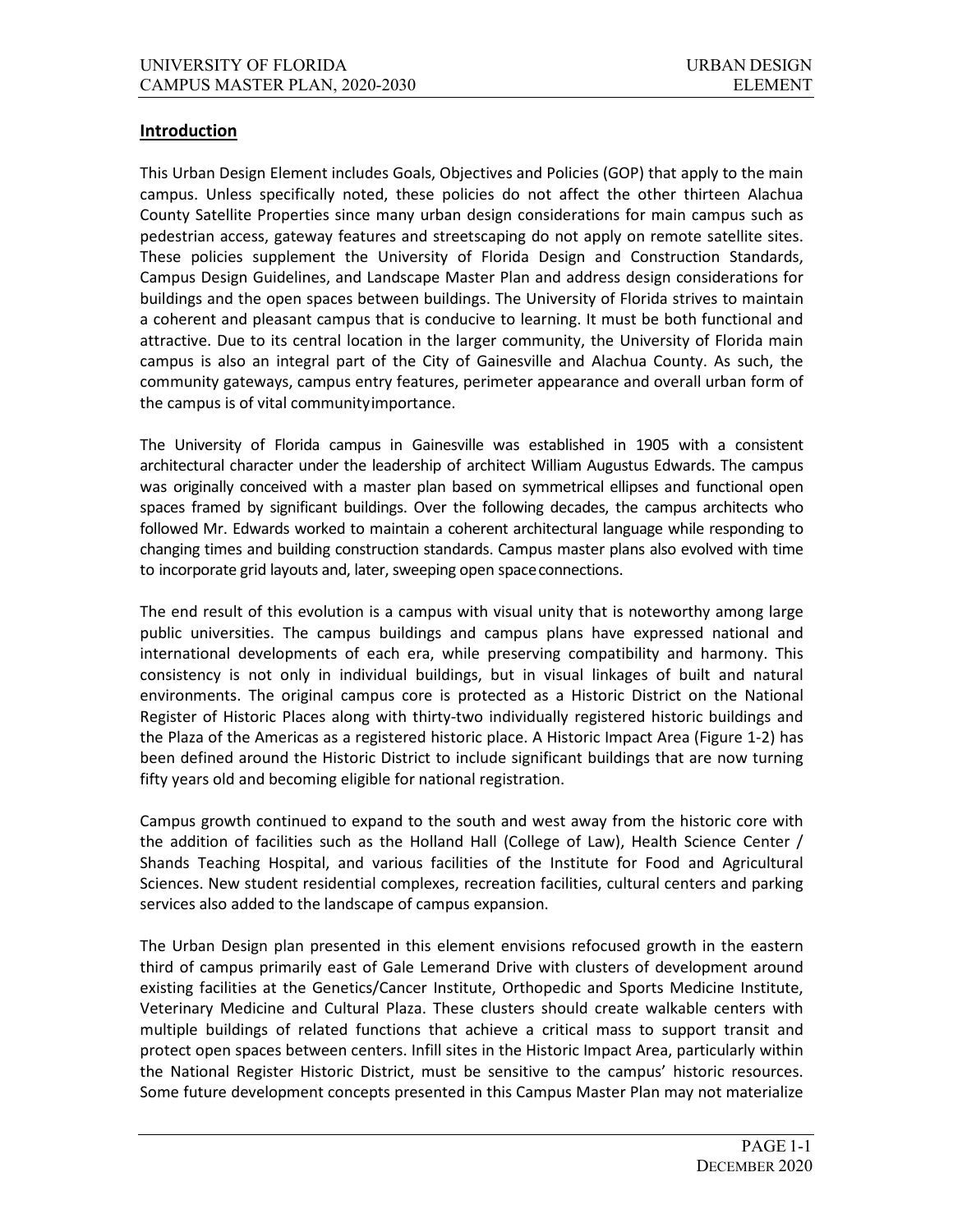in the ten-year horizon of the plan although policies will facilitate the planned growth pattern.

Constraints to development (e.g. wetlands, floodplains, archaeological sites, etc.) guide potential building sites and areas that should be protected from development. Assessment of these natural and man-made constraints was a critical step in formulating the urban design plan for campus. The results of the composite constraints analysis are presented in Figure 2-3 of the Future Land Use Element. Figure 1-3 of this element depicts the land uses of Conservation, Urban Park and Green Space Buffer that were identified for preservation as open space. Other analyses identified important open space linkages that serve environmental, visual, bicycle and/or pedestrian connectivity. These are presented in Figures 1- 4 and 1-6 to depict corridors that should be preserved as open space although they may cross multiple land use classifications. Figure 1-5, Open Space Enhancement Priorities, presents significant open spaces on campus that are recommended for landscaping and pedestrian amenity improvements. Lastly, a roadway hierarchy and campus gateways are developed in the Landscape Master Plan and presented Figure 1-6 of this element. The roadway hierarchy is used to define typical cross sections and streetscape standards appropriate to the different types of roadways present on campus. Similarly, the gateways are conceived as entry features that provide access, orientation and amenities through design features such as signage and intersection treatments. Other figures in this Element include Planning Sector Boundaries on Figure 1-1 that identify contiguous areas with similar urban form or function. Finally, urban design plans are presented for the P. K. Yonge Developmental Research School and Lake Alice Trails in Figures 1-7, and 1-8 respectively. While the plans are conceptual in nature, they are consistent with the future building sites, future land use, open space connections, gateways and road hierarchies presented in the campus master plan.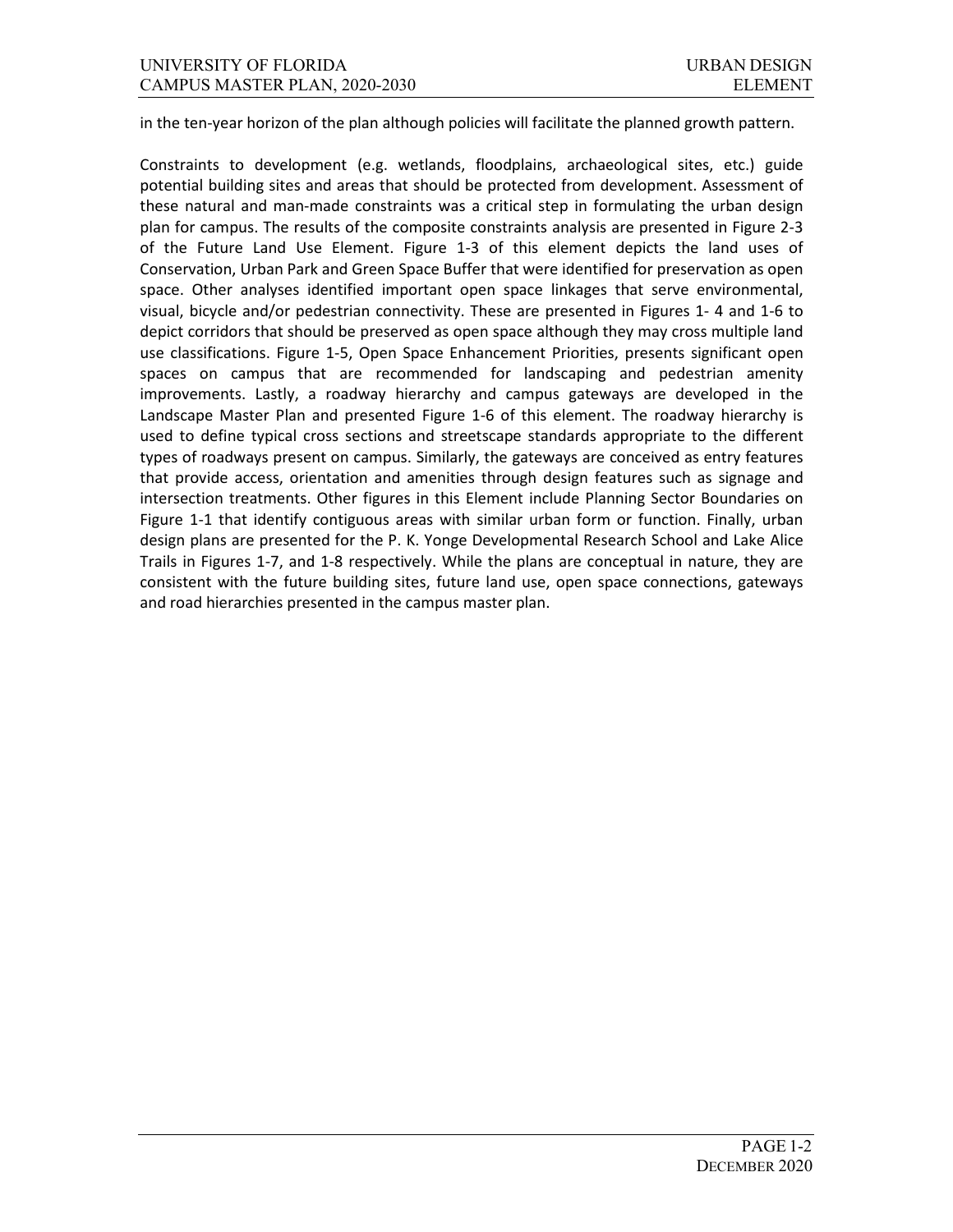# **Goal 1: Create and Maintain a Campus that is Welcoming, Easily Navigated, and Attractive.**

*Objective 1.1: Utilize design standards to create a unified campus appearance with clear connections between different campus regions, disciplines, and partners that welcome and orient campus users and assist them in navigating the campus through coherent visual cues.*

**Policy 1.1.1:** Continue to implement and update as necessary the University of Florida Design and Construction Standards, Landscape Master Plan, and Campus Design Guidelines. These documents apply to all university construction projects including those performed or managed by Facility Services Division, Planning, Design, and Construction Division, IFAS Facilities and Operations Division, Department of Housing and Residence Life, University Athletic Association and oncampus Sororities and Fraternities. These documents include guidelines and standards for architecture, landscaping, hardscaping, lighting, roads, parking, bicycle and pedestrian facilities, interior/exterior signage, irrigation, earthwork, stormwater, utilities and American with Disabilities Act (ADA) Compliance.

**Policy 1.1.2:** Implement gateway features as depicted on Figure 1-6 according to the Landscape Master Plan standards.

**Policy 1.1.3:** Implement and refine the roadway and streetscape design standards and guidelines of the Landscape Master Plan.

**Policy 1.1.4:** The University shall work with the City of Gainesville, Alachua County and the Florida Department of Transportation to improve access and aesthetics on Gateway Roads identified on Figure 1-6 through university participation on the Metropolitan Transportation Planning Organization and its committees, and any special interest groups or local government committees as may be created to address such issues.

**Policy 1.1.5:** Open space connections as identified on Figure 1-4 and 1-8 (Lake Alice Trails System), shall be maintained and enhanced to provide bicycle and pedestrian access.

Policy 1.1.6: Finalize and implement the Wayfinding Plan for main campus and its environs in coordination with the City of Gainesville and Florida Department of Transportation.

**Policy 1.1.7:** Ensure equal access to university facilities, services and resources for individuals regardless of physical ability through application of universal design concepts.

**Policy 1.1.8:** Project limits for new building projects should ensure that new projects are fully integrated into all existing conditions.

**Policy 1.1.9:** Service areas and mechanical equipment are to be located out of or screened from pedestrian view utilizing techniques prescribe in the Campus Design Guidelines.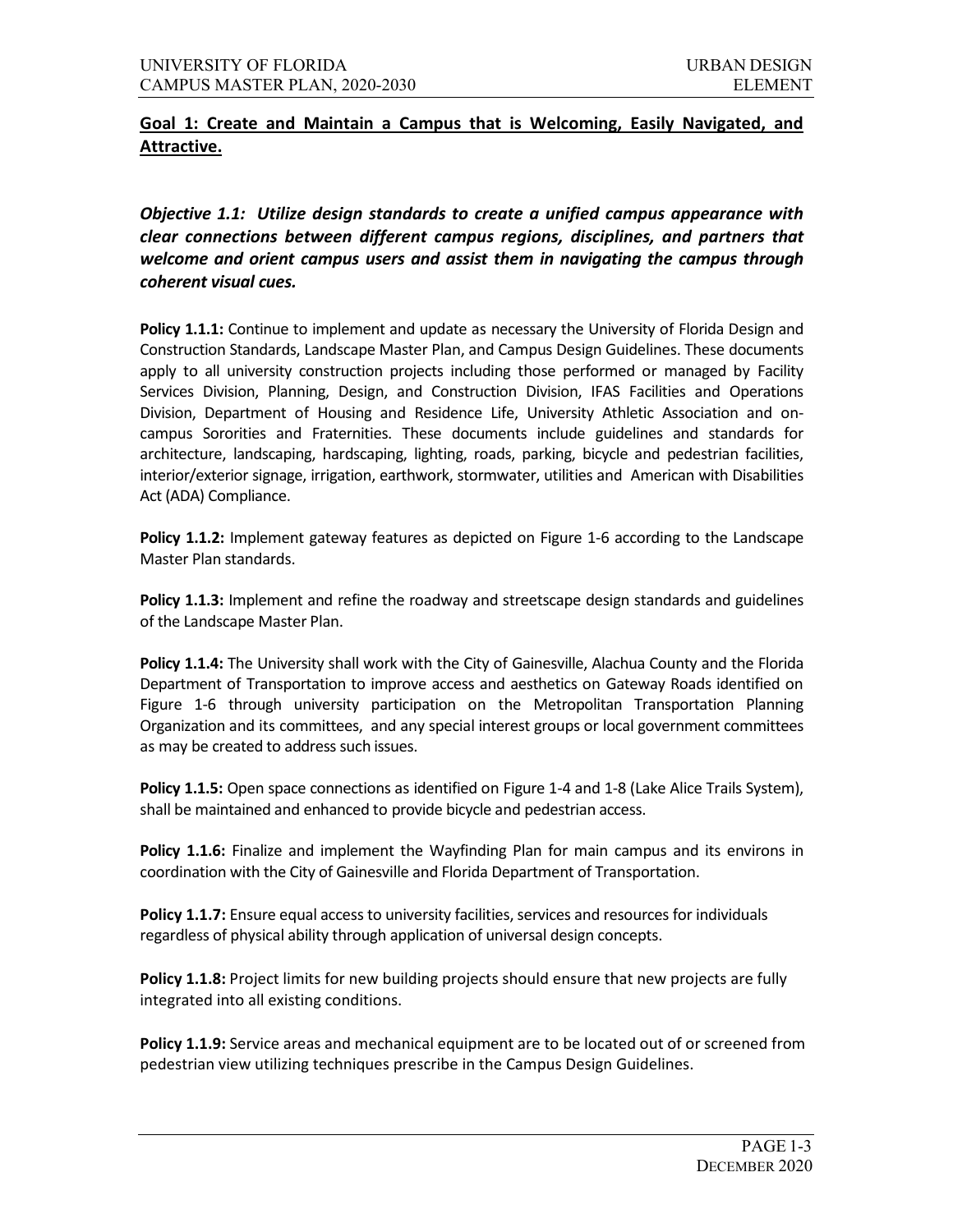## *Objective 1.2.: Ensure that buildings define the campus civic realm, preserve campus character, and promote design innovation.*

**Policy 1.2.1:** New buildings or building additions shall strive to maintain a consistent build-to line along roadway frontages as described in the Landscape Master Plan and Campus Design Guidelines that enhances consistency of campus fabric with facades that address streets and important open spaces.

**Policy 1.2.2:** New buildings or building additions shall preserve or satisfactorily realign pedestrian connections and future shared use path alignments that are identified on Figures 1-4 and 1-6 in accordance with the design principles in the Landscape Master Plan.

**Policy 1.2.3:** New buildings or building additions shall be shaped to create well defined functional open spaces, provide clearly defined entrances, and enhance and expand campus circulation patterns consistent with principles of the Campus Design Guidelines and Landscape Master Plan.

**Policy 1.2.4:** New buildings or building additions shall be developed as infill primarily in Planning Sectors C and G of Figure 1-1 in addition to other locations infilling around existing housing, cultural or medical facilities and consistent with Figure 11-1.

**Policy 1.2.5:** New buildings or building additions shall have massing that enhances consistency of the campus fabric and relates to neighboring buildings consistent with the Campus Design Guidelines. Within this context, building heights shall be as follows (based on Planning Sectors in Figure 1-1) unless unique building programs dictate lower height structures and recommendation for approval is obtained from the Land Use and Facilities Planning Committee.

- In Planning Sectors B, C, and D, a minimum of 5-stories
- Within Sector C, the Historic Impact Area (Figure 1-2) functions as an overlay recommending building heights between two and five stories tall, not to exceed the height of existing historically significant buildings in close proximity to the development with recommendation for approval by the Preservation of Historic Buildings and Sites Committee, and the Land Use and Facilities Planning Committee
- In Planning Sector G, minimum 5-stories while multi-story and high-rise buildings may be appropriate projecting the character of a major urban medical complex along Gateway Roads where buildings are to address the roadway; at the south end of Sector G abutting Sector I, buildings shall transition to one- and two-story structures before ultimately giving way to pasture, agricultural and conservation uses in Sector I
- In Planning Sector "F", including the P. K. Yonge Laboratory School, building height shall be evaluated on a case-by case basis in consultation with the Land Use and Facilities Planning Committee
- In Planning Sectors A, E, H and I, a minimum 3-stories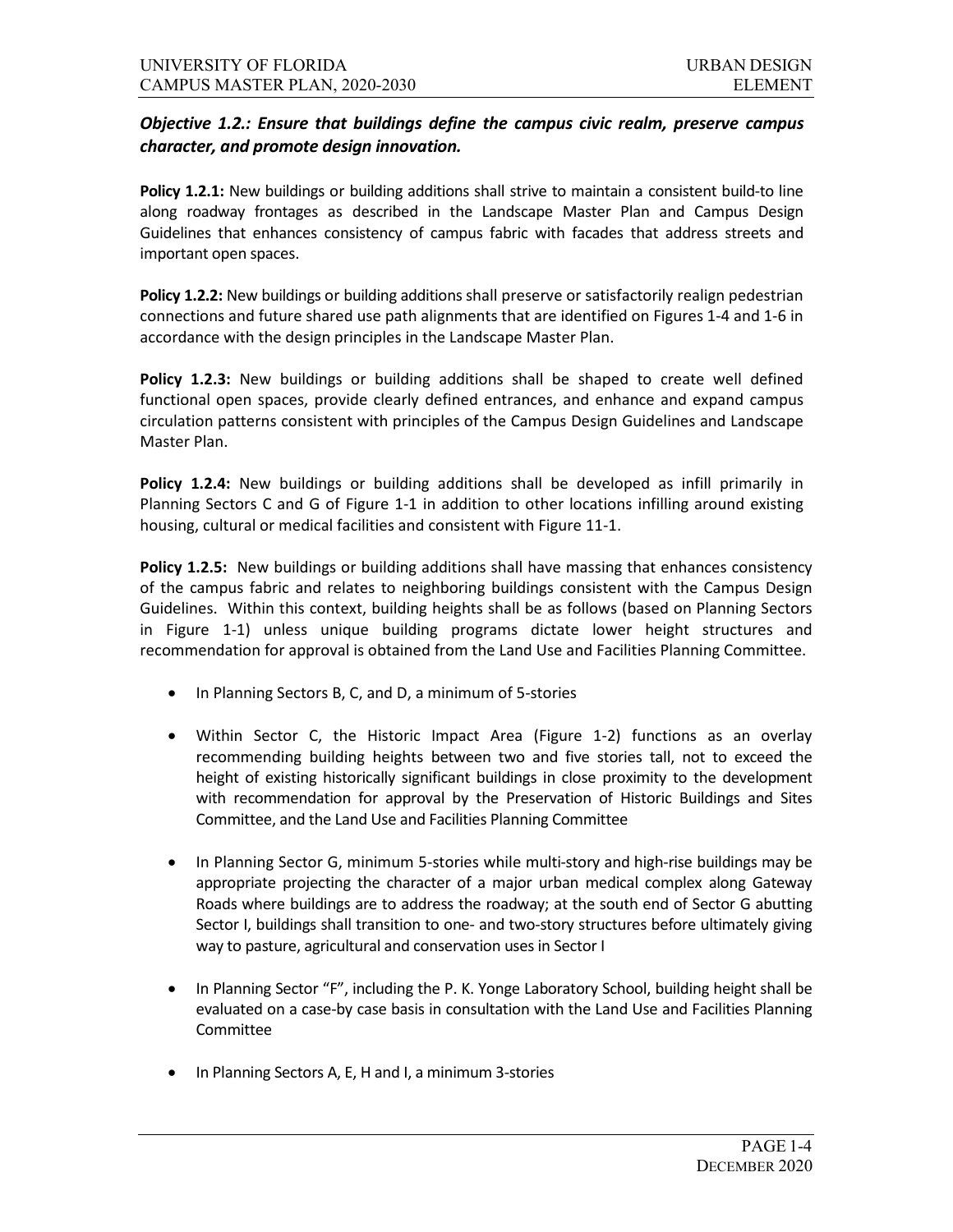**Policy 1.2.6:** New buildings, building additions or building renovations on the East Campus shall be consistent with the overall site layout depicted in Figure 11-1a, and shall incorporate landscaping, pedestrian circulation, transit and bicycle access, and functional open space. New structures shall be two to five stories in height except where unique building programs dictate lower heights and approval is obtained from the Land Use and Facilities Planning Committee. Building design shall be consistent with the Campus Design Guidelines and project the image of a satellite campus comparable to the main campus.

Policy 1.2.7: New buildings and building additions shall integrate with natural topographic and other physical features in order to develop University property in harmony with its natural environment.

**Policy 1.2.8:** New buildings and building additions shall be located in comparable location as the building sites identified in Figure 11-1 of the Capital Improvements Element. The exact building footprint extent and orientation in relation to natural features, utility corridor, pedestrian connections, shared-use paths, historic structure compatibility and other constraints will be developed during project programming and design with a review by the Land Use and Facilities Planning Committee.

## *Objective 1.3: Utilize landscaping and tree canopy to enhance the campus environment and reflect the University's ecological setting.*

**Policy 1.3.1:** Use trees and other plant materials, exterior furniture, and paving materials to reinforce the spatial organization, create well defined functional open spaces, reinforce clearly defined entrances, enhance existing corridors and campus spaces particularly adjacent to buildings, within the Urban Park future land use classification, and along roadways, pedestrian connections and shared-use paths depicted in Figure 1-4 consistent with principles of the Campus Design Guidelines and Landscape Master Plan.

**Policy 1.3.2:** Implement appropriate landscape, hardscape, pedestrian, and/or bicycle improvements in areas identified as Open Space Enhancement Priorities in Figure 1-5. These improvements may be implemented as part of a building construction project or as independent projects funded through the Facilities Services Division, other administrative sources, grants or private donors. Such projects shall also reinforce the pedestrian connections and shared-use path corridors identified in Figure 1-4. These high-visibility open space enhancements shall be recommended for approval by the Lakes, Vegetation and LandscapingCommittee.

**Policy 1.3.3:** Maintain campus edges that are attractive and welcoming by implementing Landscape Master Plan priority projects (Figure 1-5), gateway treatments (Figure 1-6), wayfinding signage, and intersection improvements (Figure 8-10) compatible with Landscape Master Plan standards and the urban design goals of the adjacent local government jurisdiction.

**Policy 1.3.4:** Consider the reduction of excessive hardscape areas across campus and the possibility of incorporating porous materials in areas of heavy pedestrian use.

**Policy 1.3.5:** Continue to maintain and expand University inventories of trees (particularly National Champion and Heritage Specimens) and rare plants (both ornamental and naturally occurring) on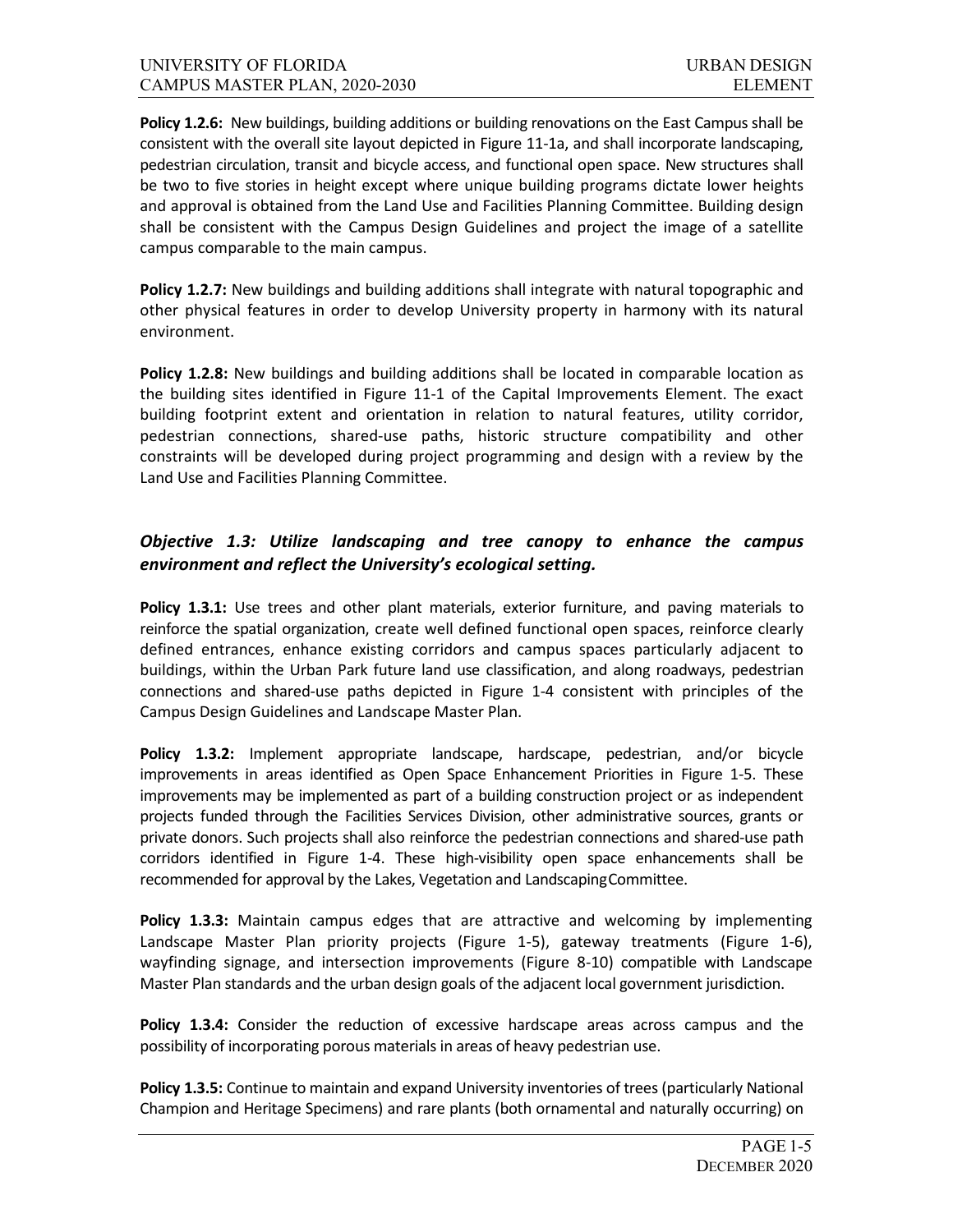the main campus. These inventories are maintained by Business Affairs Technical Services in collaboration with the Planning, Design and Construction Division, Facilities Services Division, School of Forest Resources and Conservation, and the Department of Biology.

Policy 1.3.6: The University shall employ a certified arborist on staff and/or as an annual services contractor to evaluate, recommend and oversee tree inventories, management, removals and planting.

**Policy 1.3.7:** Maintain and implement the tree and shrub planting plan as specified in the Landscape Master Plan include streetscape standards.

**Policy 1.3.8:** The University of Florida Design and Construction Standards, Division 329000 shall continue to specify procedures for the protection and replacement of existing trees and vegetation and provide these standards online.

**Policy 1.3.9:** Development projects that impact or necessitate the removal of existing trees and vegetation shall be addressed according to the University of Florida Design and Construction Standards. Required tree mitigation or relocation shall be approved by the Lakes, Vegetation and Landscaping Committee.

**Policy 1.3.10:** Consistent with the University of Florida Design and Construction Standards, special protection is afforded to national Champion and Heritage Specimen trees that are numbered and tagged as part of the University's "Tree Walk" maintained by the UF School of Forest Resources and Conservation. These tagged trees are for teaching purposes and require special protection during any construction activity that may disturb soil near thesetrees.

**Policy 1.3.11:** Campus utilities shall be placed where the planting and growth of trees is not compromised, and underground placement is preferred.

**Policy 1.3.12:** No living tree on the University of Florida main campus or Alachua County Satellite properties shall be removed or relocated without the approval of the Lakes, Vegetation and Landscaping Committee except under the following conditions:

- The tree is dead.
- The tree is an immediate safety hazard to people, domestic animals, buildings or other structures, or motor, bicycle or pedestrian traffic, and no responsible correction is available other than tree removal as verified by acertified arborist when feasible.
- The tree is infested with harmful insects or fungi that cannot be controlled, are not normally present on trees of the species, and may reasonably be expected to spread to other trees not so infested as verified by a certified arborist when feasible.
- The tree or trees were planted specifically for purposes of research or other arboriculture/silviculture activities and were intended to be removed upon research completion or harvest.
- A record of such removals is kept and forwarded monthly to the Lakes, Vegetation and Landscaping Committee.
- Trees of up to five inches in diameter (twenty inches in circumference) may be removed when deemed necessary for maintenance or operations.

Policy 1.3.13: Landscaping required as part of any building new construction, renovation,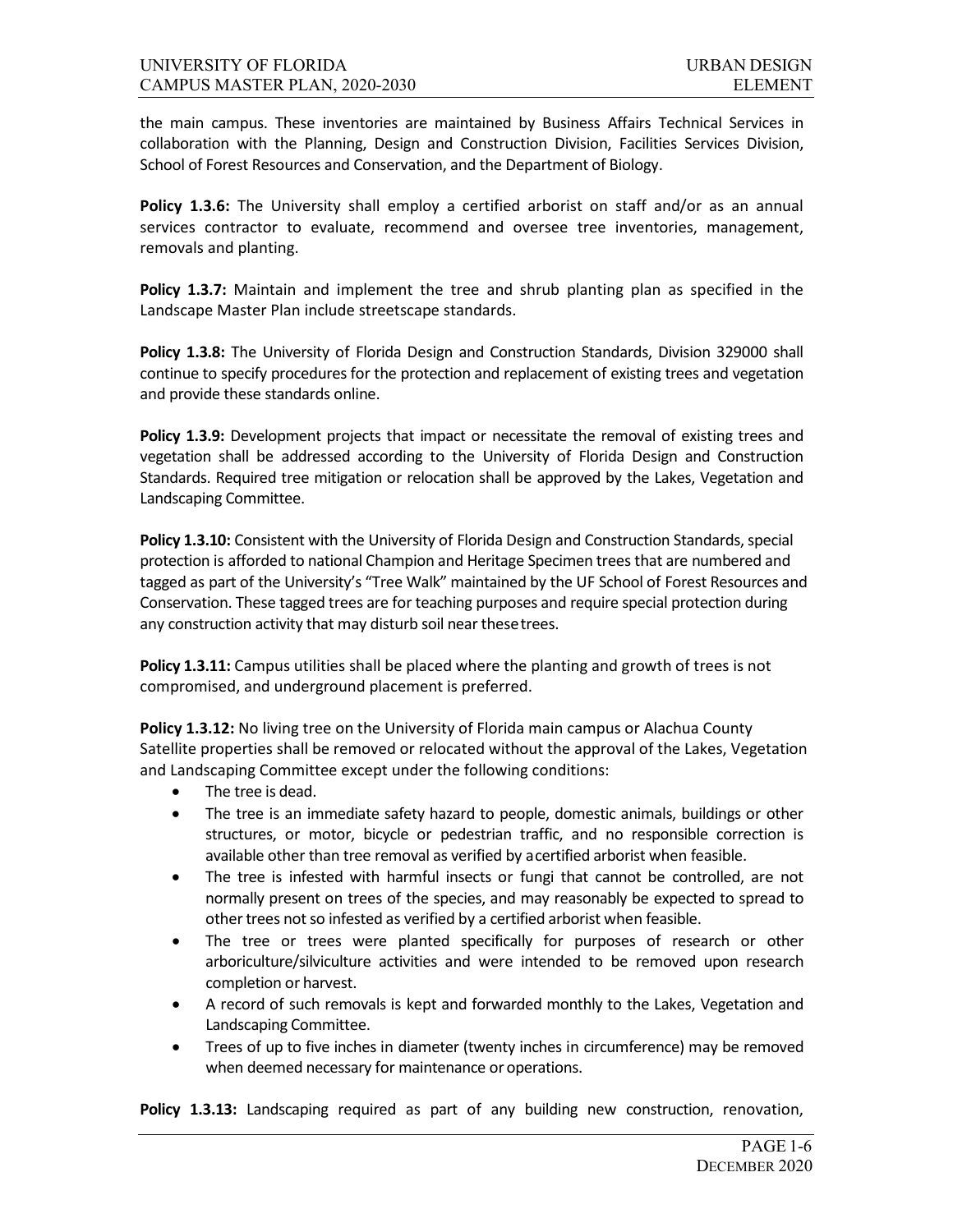addition, or remodeling shall be installed during the appropriate phase of construction and shall not be delayed beyond substantial completion of the project.

Policy 1.3.14: The Lakes, Vegetation and Landscaping Committee shall approve landscape plans and plant selection for construction projects subject to committee review as specified in the Landscape Master Plan.

### *Objective 1.4: Utilize public art to add visual interest and educational opportunity to the campus landscape.*

**Policy 1.4.1:** Continue to implement the Art in State Buildings program specified in Chapter 255.043, Florida Statutes and coordinated through the Planning, Design and Construction Division in collaboration with the College of The Arts.

**Policy 1.4.2:** Exterior public art projects, including memorials, should be incorporated in new construction and open space enhancement projects where feasible, particularly along the Art Walk and Arts Axis as identified in the Landscape Master Plan. These projects may be accomplished through collaborations with the Art in State Buildings program, the College of The Arts, the Samuel P. Harn Museum of Art, private donors, grants and public art programs of the City of Gainesville and Alachua County.

**Policy 1.4.3:** All public art projects, including memorials, that are visible on the exterior of buildings shall be reviewed and recommended for approval through the Capital Projects Planning Executive Committee (CPPEC) process, and as appropriate the Lakes, Vegetation and Landscaping Committee (LVLC), and the Land Use and Facilities Planning Committee (LUFPC).

**Policy 1.4.4:** All public art projects within the Historic District Impact Area shown in Figure 1-2 shall be reviewed by the University's Preservation of Historic Buildings and Sites Committee (PHBSC), and at the direction of this committee or the university administration, may be forwarded to the Florida Division of Historical Resources (DHR) for review in accordance with the University's Programmatic Memorandum of Agreement with the DHR.

**Policy 1.4.5:** The University shall update its processes for implementing the Art in State Buildings Program and including a new process for review and approval of public art and memorials.

## *Objective 1.5:* **Identify, designate, protect, and enhance historic and archaeological resources of the University.**

**Policy 1.5.1:** Continue to identify, designate and protect the university's historic and archaeological resources by complying with the provisions set forth in the programmatic memorandum of agreement with the Florida Division of Historical Resources pursuant to Section 267.061(2) Florida Statutes regarding new construction, earthwork and landscaping activities.